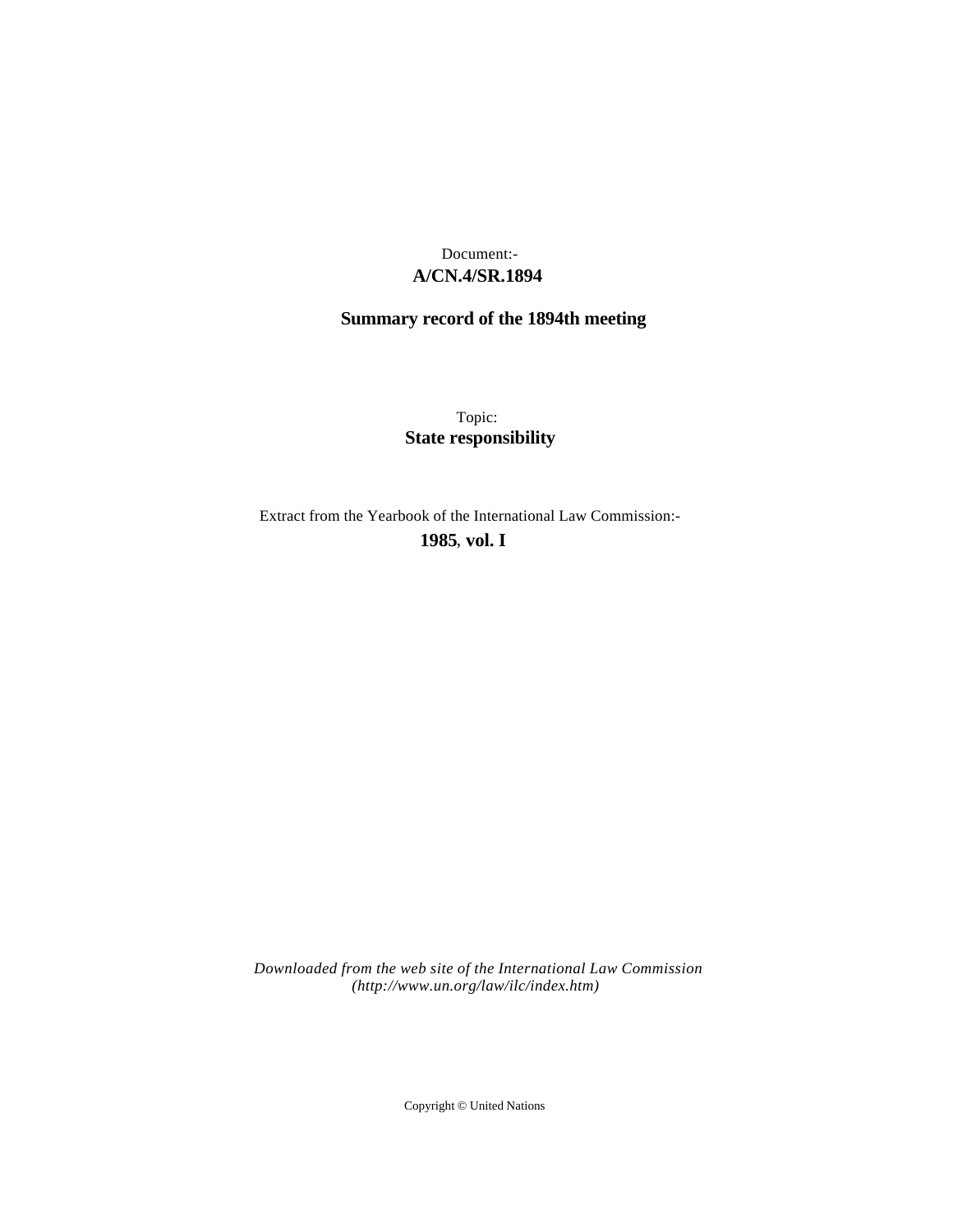the ICJ, there were two main sources, treaties and international custom, and both were covered in draft article 5. There might, however, be other sources which, though controversial, could engender rights and obligations. He therefore wondered whether it would be possible to establish a criterion for injured States that was wide and flexible enough to cover all the situations likely to produce injured States, in addition to the specific situations referred to in article 5. The Drafting Committee might, for instance, wish to consider inserting, before subparagraph *(a),* some wording such as: "... a State whose rights have been infringed or affected by a breach of an international obligation, including, *inter alia:".*

35. The definition of the injured State in the case of an international crime in subparagraph *(e)* was a logical development of article 19 of part 1 of the draft and correctly embodied the *erga omnes* nature of such a crime. But the problem was rather one of the consequences that might flow from the definition. The definition did not, for instance, answer the question of what difference, if any, existed between the rights and obligations of various injured States. If need be, that question could be dealt with in draft article 14.

36. The basic idea underlying draft article 6 was well conceived and the elements of the new obligations of the author State towards the injured State or States corresponded, broadly speaking, with international practice. There might, however, be certain other elements which should be included in the content of those new obligations. He had some misgivings about the formulation of article 6, which, although it related to the new obligations of the author State, was couched in terms of the rights of the injured State. It did not stipulate whether the author State had an obligation to comply with a request made by the injured State under paragraph 1 of the article. In his view, it would be advisable to refer expressly to the new obligations of the author State. That might be done by specifying that the injured State could require the State which had committed an internationally wrongful act to take the steps listed in paragraph 1 *(a), (b),* (c) and *(d)* and that the latter State "shall" do so, which would be more in line with the purpose of the article.

37. It had been suggested that there was no justification for draft article 7, since a breach of an obligation regarding the treatment of aliens was a particular type of internationally wrongful act whose consequences were fully covered in article 6. His own attitude was flexible and if the Commission as a whole felt that article 7 should be retained, he could agree.

38. Draft articles 8 and 9 concerned the right of the injured State to take countermeasures by way of reciprocity and by way of reprisal: the Special Rapporteur's very useful analysis had done much to clarify the meaning of those two distinct but closely related concepts. In their current form, both articles were acceptable in principle, though some improvements might be needed.

39. Draft article 10 raised certain doubts. Paragraph 1 provided that the injured State could not take countermeasures by way of reprisal until it had exhausted the international procedures for peaceful settlement of the dispute available to it. The problem lay mainly in the terms "exhausted" and "available". In the case of a treaty regime such as that provided for under the Vienna Convention on the Law of Treaties, or of a bilateral treaty which included a dispute-settlement procedure, the terms of article 10 could perhaps be applied with little difficulty because the availability or otherwise of such procedures could easily be ascertained. In other cases, however, it might not be easy to determine whether such procedures were available or not. It would, of course, always be possible to refer to Article 33 of the Charter of the United Nations and to hold that the procedures for dispute settlement provided for therein were always available. Even so, there remained the problem of the word "exhausted". Did the injured State have to approach the author State and suggest that it apply all the procedures? What if the author State refused to negotiate in good faith? What if one party, but not the other, had accepted the jurisdiction of the ICJ. For that matter, did the injured State have to accept the jurisdiction of the ICJ in order to comply with the requirement of exhaustion of procedures? All those questions required clarification, but, even without them, the provisions of article 10 could still operate as an undue restraint on the injured State. Instances might well occur in which it would be too late for the injured State, after it had followed all the procedures required, to exercise its right of reprisal in any meaningful way, so that it might find itself in an irreversible situation. Article 10 therefore required reconsideration, although he appreciated that, later on, part 3 of the draft might well dispel his doubts.

40. He was in no way opposed to the role to be played by dispute-settlement procedures in the draft articles. Indeed, peaceful settlement of international disputes was a fundamental principle of modern international law and could well prove indispensable in a future convention on State responsibility. The concern with preventing over-reaction against the author State and escalation of tension should not, however, unduly restrict the proper exercise of legal rights by the injured State.

*The meeting rose at 1 p.m.*

## **1894th MEETING**

*Wednesday, 5 June 1985, at 10 a.m.*

## *Chairman:* Mr. Satya Pal JAGOTA *later:* Mr. Khalafalla EL RASHEED MOHAMED AHMED

*Present:* Chief Akinjide, Mr. Arangio-Ruiz, Mr. Balanda, Mr. Barboza, Mr. Calero Rodrigues, Mr. Diaz Gonzalez, Mr. Flitan, Mr. Francis, Mr. Huang, Mr. Lacleta Mufioz, Mr. Mahiou, Mr. Malek, Mr. Njenga, Mr. Ogiso, Mr. Razafindralambo, Mr. Reuter, Mr. Riphagen, Mr. Roukounas, Sir Ian Sinclair, Mr. Thiam, Mr. Tomuschat, Mr. Ushakov, Mr. Yankov.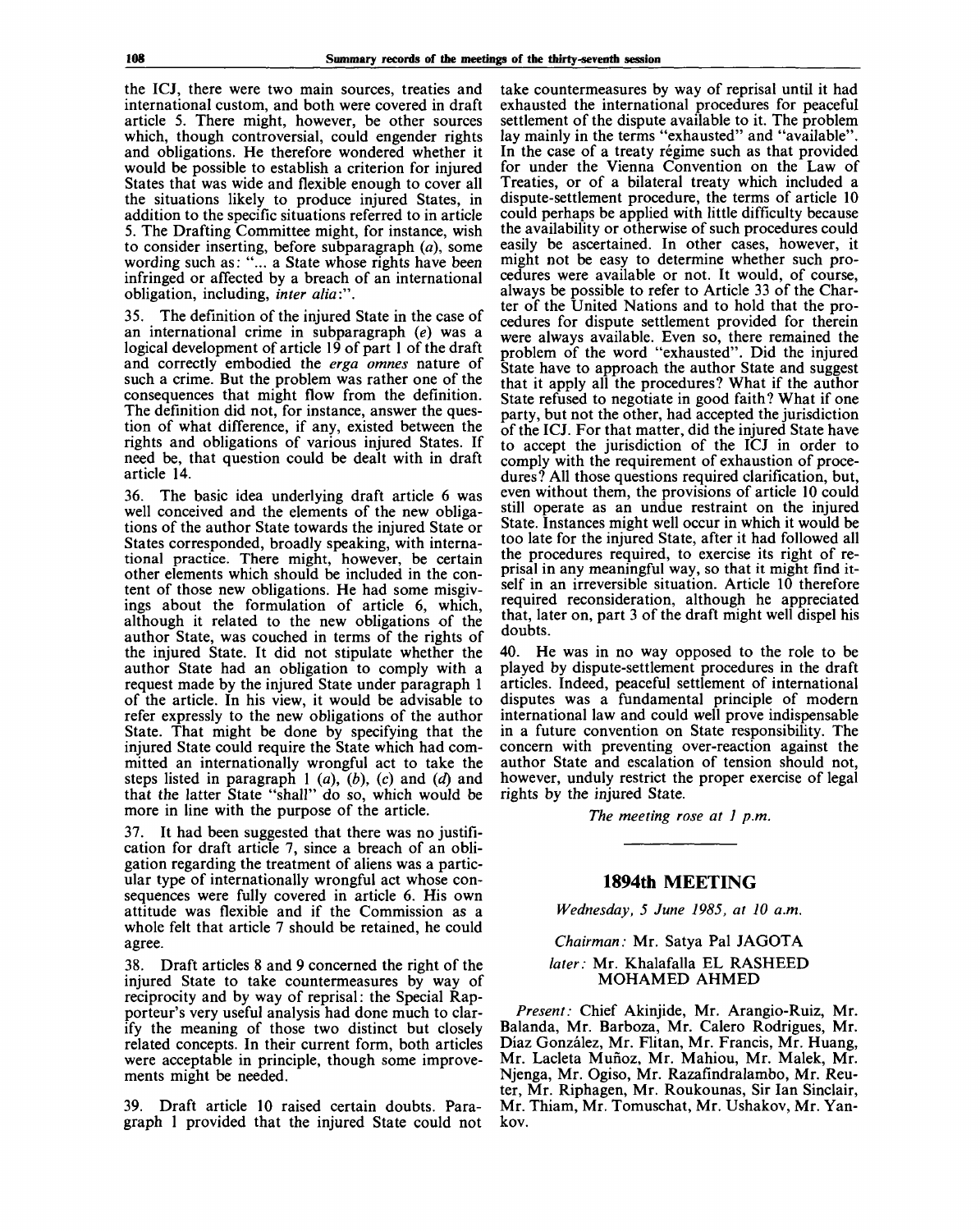**State responsibility** *(continued)* **(A/CN.4/380,<sup>1</sup> A/ CN.4/389,<sup>2</sup> A/CN.4/L.382, sect. G, ILC (XXXVII)/Conf.Room Doc.3, ILC(XXXVII)/Conf. Room Doc.7)**

[Agenda item 3]

*Content, forms and degrees of international responsibility (part 2 of the draft articles)* **and** *"Implementation" (mise* **en ceuvre)** *of international responsibility and the settlement of disputes (part 3 of the draft articles)<sup>3</sup>*  **(continued)**

#### DRAFT ARTICLES SUBMITTED BY THE SPECIAL RAPPORTEUR *(continued)*

## SIXTH REPORT OF THE SPECIAL RAPPORTEUR *and* ARTICLES 1 TO 16<sup>4</sup>  *(continued)*

1. Mr. HUANG, continuing the statement he had begun at the previous meeting, said that the purpose of draft article 12 was to place limitations on the application of articles 8 and 9. With regard to subparagraph *(a)* of article 12, his response to the Special Rapporteur's proposition in the second sentence of paragraph (7) of the commentary to draft article 8 would be that declarations of *persona non grata* and the severance of diplomatic relations were not appropriate remedies. The former often prompted similar reactions on the part of the author State, while the latter affected both States equally, so that the injured State remained in a less advantageous position. As a diplomat, he sympathized with those who might be the victims of violations, but it was necessary to be realistic and to be satisfied with what had been accorded.

2. Article 14 was the most difficult and important article in part 2 of the draft. He accepted the basic idea embodied in it and agreed that it was a logical corollary of the recognition of the concept of an international crime. As the Special Rapporteur had pointed out in paragraph (1) of the commentary, the distinction drawn in article 19 of part 1 of the draft articles between "international delicts" and "international crimes" made sense only if the legal consequences of the latter differed from those of the former. The Special Rapporteur had accordingly identified three kinds of additional legal consequences (paragraphs (3) to (6) of the commentary), which he himself accepted.

There was, however, room for improvement in the formulation of article 14. As he had already pointed out, the definition in subparagraph *(e)* of article 5 could cause a problem: for the status of an "injured State", which that definition conferred on all States other than the author State, would entitle them to invoke the rights provided for in draft articles 6 to 9. Common sense dictated that that could not be right. Although such States might all be termed "injured States", the degree of injury and the

extent to which their rights and interests were affected could well differ, as had been recognized by the Special Rapporteur in paragraph (8) of the commentary to article 14. The footnote to paragraph (2) of the commentary also seemed to distinguish between two types of injured State in terms of the right to request compensation. A distinction between injured States was implicit in the formulation of article 14 inasmuch as paragraph 1 referred to States that were direct victims of an international crime and paragraph 2 to States that were not. It would be preferable, in his view, to make the distinction and provide expressly for the rights and obligations of the two types of injured State. Paragraph 1 should apply only to States that had suffered direct damage from, or were most affected by, an international crime, and the rights resulting from an international crime should be accorded to other injured States or third States only to the extent consistent with the damage they had suffered or the degree to which they had been affected. The unity of the definition in article 5, subparagraph *(e)* would thus be preserved and the desired result concerning the rights of injured States achieved. Difficulties might, of course, arise because it was not always easy to determine which were the most affected, or directly affected, States; but in many cases those States would be readily identifiable.

4. While paragraph 2 of draft article 14 was acceptable to him in general, consideration should be given to the possibility of adding some further obligations of a positive nature, particularly in view of the comments made in the Sixth Committee of the General Assembly (A/CN.4/L.382, para. 551) to the effect that the obligations not to act, provided for in paragraph 2 *(a)* and *(b),* should be supplemented by an obligation to act. The utmost caution was, however, required; a hastily drafted provision, divorced from reality, would be of no practical use.

As to draft article 15, he agreed entirely that there should be a separate provision on the legal consequences of aggression; he also agreed in general with the substance of the existing formulation, for the reasons stated in the commentary. It had been suggested that provision should be made for the non-recognition of any advantages accruing to an aggressor as a result of aggression and for certain specific rights of the injured State, such as selfdefence and collective sanctions. There would be no harm in such additions if the sole purpose was to emphasize the importance and relevance of those principles. On the whole, the provisions of articles 14 and 15 were inadequate and some further expansion might be necessary.

6. Draft article 16 was a safeguard clause; he was not certain whether the enumeration was exhaustive and would suggest that the words *"inter alia'''* be added after the words "in regard to" in the opening phrase.

7. He agreed that part 3 of the draft articles should deal with the implementation of international responsibility and the settlement of disputes. The three parts of the future convention should constitute a whole, each part being closely related to the others. Violations of the primary rules in part 1 would trigger off

<sup>1</sup> Reproduced in *Yearbook ... 1984,* vol. II (Part One).

*<sup>2</sup>* Reproduced in *Yearbook ... 1985,* vol. II (Part One).

<sup>&</sup>lt;sup>3</sup> Part 1 of the draft articles (Origin of international responsibility), articles 1 to 35 of which were adopted in first reading, appears in *Yearbook* ... *1980,* vol. II (Part Two), pp. 30 *et seq.*

<sup>4</sup> For the texts, see 1890th meeting, para. 3.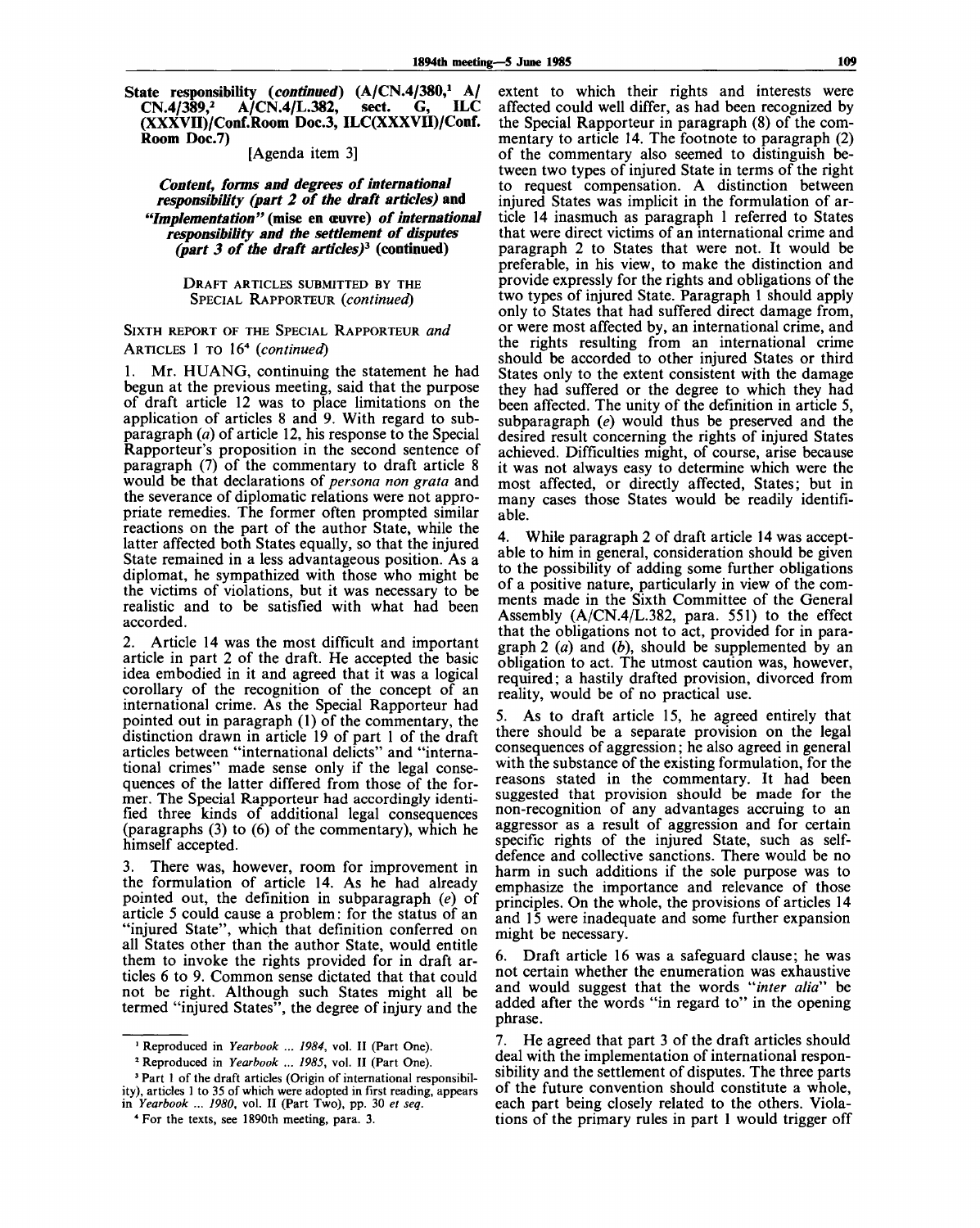the implementation of the legal consequences provided for in part 2, while any disputes arising out of the implementation process would bring into play the procedure to be elaborated in part 3.

8. He also agreed that the central purpose of part 3 of the draft should be the elaboration of an appropriate international régime for the peaceful settlement of disputes concerning the interpretation and application of the future convention on State responsibility. The aim of the dispute-settlement régime should be to make use of existing codification instruments such as the 1982 United Nations Convention on the Law of the Sea<sup>5</sup> and the 1969 Vienna Convention on the Law of Treaties. While due account should be taken of special merits, no particular model should be adopted to the exclusion of others. It was necessary to bear constantly in mind that the future régime, unlike that under other conventions, was likely to be of a rather general nature. As the Special Rapporteur had pointed out in his sixth report (A/CN.4/389, para. 8), it could involve the creation of a multilateral compulsory dispute-settlement procedure, whereas the régimes under other conventions were usually confined to the specific areas they covered. Such factors should influence the elaboration of part 3 of the draft. One essential element of the future dispute-settlement régime should be a well-structured equilibrium. For it was necessary, on the one hand, to prevent nullification or diminution of the purpose and effectiveness of the future convention through lack of effective procedures for dispute settlement, and, on the other hand, to avoid reducing the acceptability of the future convention by making the dispute-settlement régime too rigid.

9. With the presentation of the articles in part 2 of the draft and the submission of an outline of part 3, some light had appeared through the uncertainty to which Mr. Reuter had alluded (1891st meeting). Despite the difficulties that lay ahead, he was optimistic about the future prospects.

10. Mr. FRANCIS joined previous speakers in thanking the Special Rapporteur for his sixth report  $(A/CN.\overline{4}/389)$ , the excellent quality of which was due to his undoubted expertise and to the fact that he had followed the Commission's guidelines. Part 2 of the draft derived its raison d'etre from part 1, so that its content naturally reflected the codification element of that part. All members of the Commission would therefore be familiar with the basic concepts of reprisals, countermeasures and proportionality introduced in part 2. It was the task of the Commission to organize those concepts to meet the requirements of an acceptable draft convention, and the Special Rapporteur's sixth report provided a sound basis on which to proceed.

11. Expressing his support for the main thrust of the draft articles, he first noted that, with regard to article 5, subparagraph *(b),* and paragraph (10) of the commentary to that article, Mr. McCaffrey (1892nd meeting) had raised a question concerning the binding nature of Article 41 of the Statute of the ICJ relating to provisional measures of protection. With-

out going into the substance of Mr. McCaffrey's point, he wished to express a reservation on his apparent position in the matter, bearing in mind the impact of Article 59 of the Statute of the ICJ and the fact that provisional measures were also dealt with by the Security Council.

12. He also wished to echo Mr. Huang's query (1893rd meeting) concerning the general scope of draft article 5, which had reminded him of the judgment of the ICJ of 21 December 1962 in *South West Africa Cases, Preliminary Objections,<sup>6</sup>* a judgment that had been severely criticized and was, in his humble submission, wrong. Specifically, he would ask whether subparagraph *(b)* of article 5, as drafted, would cover the situation that had obtained in those cases. Leaving aside any question of *apartheid* or self-defence, which would in any event be covered by subparagraph *(e)* of article 5, would any former State party to the Covenant of the League of Nations, of which the Mandate for South-West Africa formed an integral part, be able to initiate proceedings, on the basis of article 5, and to submit either that the arming of the indigenous inhabitants of Namibia constituted a breach of the Covenant and of the Mandate, or that there had been failure to maintain the minimum standard of treatment which any nation was required to guarantee its citizens? His own view was that it would not be able to do so. He therefore agreed on the need to consider carefully whether all categories of injured States would be covered. The Drafting Committee might wish to consider some formulation whereby, if the obligation breached would defeat any of the objects of the treaty, the State party affected would be an injured State.

13. Mr. Flitan, who had raised a point on *erga omnes* obligations (1892nd meeting), would no doubt agree that there were other multilateral situations covered by a treaty, besides *erga omnes* situations, in which the directly affected State was in quite a different position from the other States parties to the treaty. The Special Rapporteur had recognized that point in his fourth report<sup>7</sup> and presumably, therefore, intended to deal with the question of the rights of the directly affected party *vis-a-vis* the other parties to the treaty at an appropriate point in the commentary.

14. In regard to draft article 6, he fully supported the suggestion that the opening clause should be more positive about the rights of the injured State. He would also suggest that a fact implicit in the content of the article, namely that the author State had obligations concerning the elements enumerated in the article, should be re-emphasized. He also agreed that paragraph 1 *(a)* of article 6 should be couched in general terms.

15. As to paragraph 1 *(b),* he recognized that there was room for it in the draft because, as the Special Rapporteur had pointed out, it was much wider in scope than article 22 of part 1, on the exhaustion of local remedies. In his view, however, it was too rigid in its reference to internal law, since there might not

<sup>5</sup> See 1890th meeting, footnote 6.

*<sup>6</sup> ICJ Reports 1962,* p. 319.

<sup>7</sup>  *Yearbook ... 1983,* vol. II (Part One), p. 11, document A/CN.4/366 and Add.l, para. 56.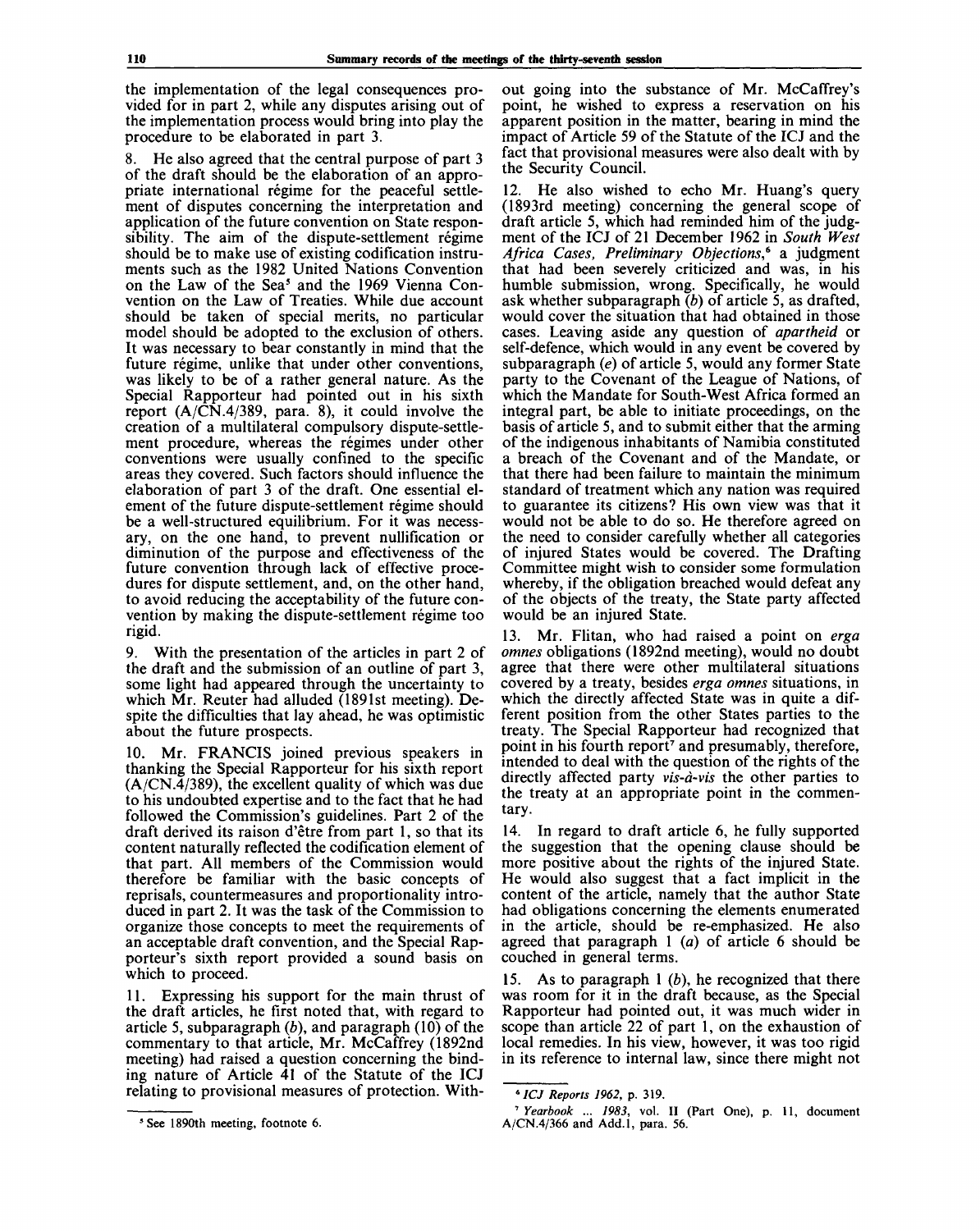in fact be any specific provisions in internal law. In some countries, certain treaties were ratified before legislation was promulgated, even where internal legislation was required to implement them. In any event, even if the treaty had been ratified, the State concerned might sometimes have to use means other than its own legislative provisions to comply with its international obligations. Consequently, while he supported paragraph 1 *(b),* he considered that it, too, should be couched in more flexible terms, with a view to ensuring that the remedies could be applied *proprio motu,* whether they were available under internal law or otherwise. Indeed, the Special Rapporteur had recognized that need by his reference to administrative "remedies" in paragraph (4) of the commentary to article 6. The Drafting Committee might therefore wish to examine article 6, paragraph  $\tilde{I}$  (b), with a view to introducing an element of flexibility.

16. Since the author State might be unwilling to give guarantees, he wondered whether paragraph 1 *(d)* of article 6 should perhaps be redrafted to provide that the injured State had a right to call for the establishment of safeguards or for measures to prevent a recurrence of an internationally wrongful act.

17. Unlike some members, he considered that article 7 did have a place in the draft, because article 22 of part 1 made it quite clear that, for the international responsibility of the author State to be engaged, local remedies must have been exhausted. Unless there were good reasons for omitting the article, therefore, he would prefer to include it.

18. He supported draft article 8 and also draft article 9, which was of a more serious nature so far as countermeasures were concerned. Regarding the interplay of draft articles 9 and 10, it had been asked whether countermeasures would be appropriate in certain circumstances where the case was *sub judice.* The Special Rapporteur had referred, in his fourth report, to the possibility of excluding the maintenance of reprisals from the moment a dispute was *sub judice*,<sup>8</sup> and he would presumably be mentioning that point in the commentary in due course.

19. The expression "belligerent reprisals", used in draft article 16, was a term of art and must not be confused with the wording of article 9. The Drafting Committee might wish to consider including some explanation in the commentary or elsewhere.

20. As to the difficult draft articles 14 and 15, Mr. Reuter (1891st meeting) had rightly said that matters on which consensus could more easily be reached should be dealt with first. It was necessary to be selective at the current stage and not to hinder progress by spending too much time on the most difficult areas. Mr. Thiam (1893rd meeting) had suggested that the draft should go further than it did in regard to the legal consequences of the breach of an obligation *erga omnes.* He was right in principle, but not entirely so. Had there been no draft Code of Offences against the Peace and Security of Mankind, but only article 19 of part 1 of the draft on State

responsibility, the Special Rapporteur would certainly have had to provide for the full range of consequences flowing from the article. But as there was a direct overlap with the draft code, and as the General Assembly had agreed that the question of the attribution of criminal responsibility to States under the draft code should be postponed for the time being, it was not possible to go much further than the Special Rapporteur had done. In any event, there was enough material in articles 14 and 15 to provide the Commission with plenty of work on the delimitation of the boundaries between State responsibility and the draft code. Furthermore, he noted that the Special Rapporteur had referred to the international community's readiness to acknowledge that there were crimes and delicts so far as State responsibility was concerned and had rightly stated in his sixth report that such recognition entailed "certain deviations from the general rules concerning the legal consequences of internationally wrongful acts" (A/ CN.4/389, para. 30). The Special Rapporteur had also indicated that the international community was cautious about taking a further step in regard to legal consequences. It would therefore be difficult for the Commission to proceed further until the question of the application of the draft code to State entities had been settled.

21. Another question to be decided if States were to be covered by the draft code, and bearing in mind that crimes of aggression were dealt with by the Security Council, was whether all offences other than aggression would be dealt with under the code. Again, he considered that it would not be possible at the current stage to do more than consider some aspects of *erga omnes* obligations pending a decision on the draft code. The rate at which the Special Rapporteur was progressing and the link between the two topics made it imperative for the Commission to expedite the elaboration of the draft Code of Offences against the Peace and Security of Mankind.

*Mr. El Rasheed Mohamed Ahmed, First Vice-Chair man, took the Chair.*

22. Mr. BALANDA associated himself with the members of the Commission who had praised the sixth report of the Special Rapporteur (A/CN.4/389), which was extremely dense and offered much food for thought. He only regretted that the Special Rapporteur had not illustrated his remarks with specific examples. They were not lacking, either in doctrine or in case-law, and would undoubtedly have made it easier to follow his reasoning and to understand a text which was somewhat hermetic and might perhaps have been improved by clearer presentation.

23. The subject was highly important, for it affected the very life and functioning of States, which, like individuals, were always in contact with each other. Unfortunately, however, those contacts were not always peaceful and sometimes brought about clashes which engaged the responsibility of those involved. The Commission was fully aware of that, and should do everything possible to make its draft articles realistic and provide a set of rules acceptable to all States, whatever their political, economic and social systems.

*Ibid.,* **p. 20, para. 106.**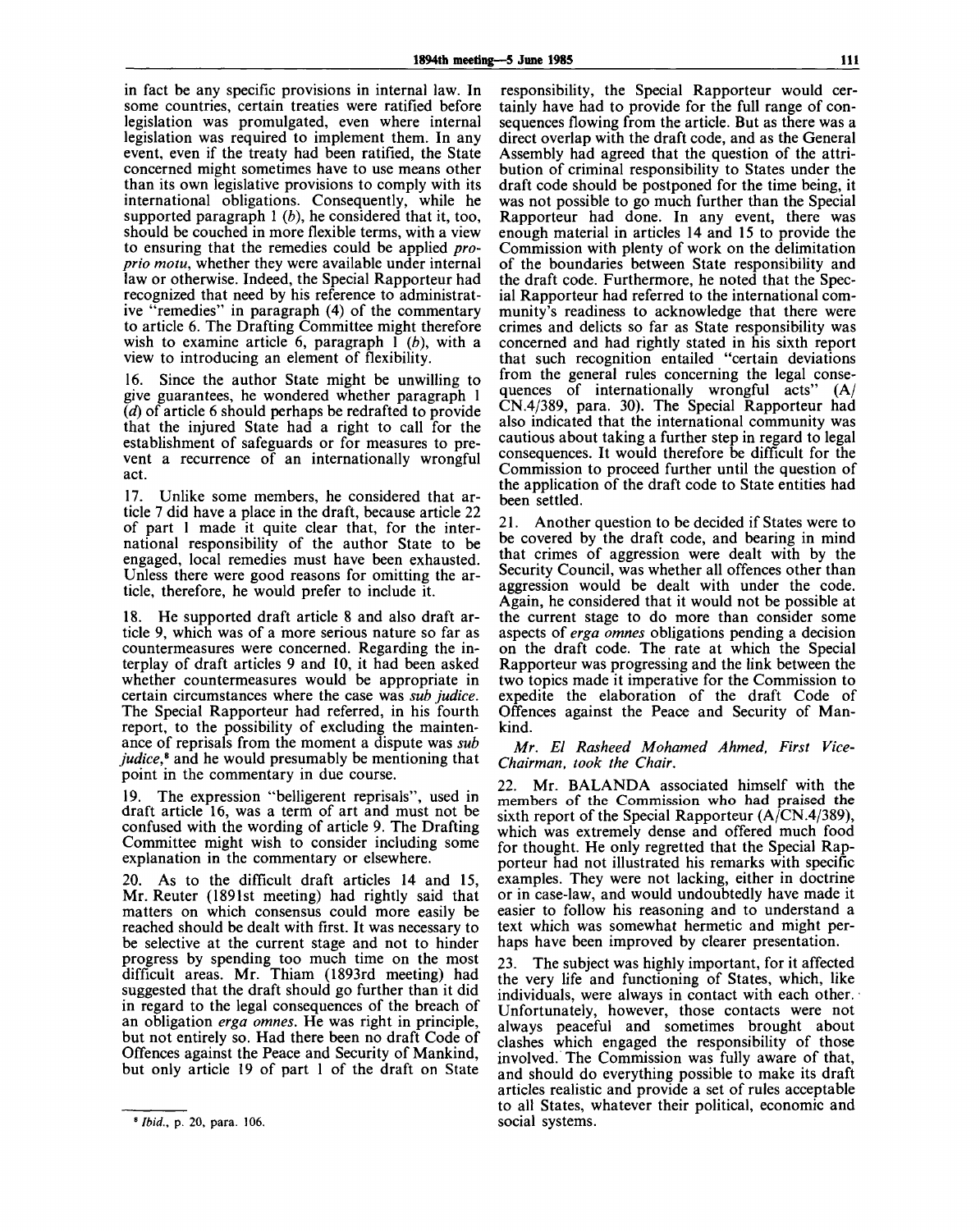24. Commenting on the draft articles submitted, he suggested that, in article 1, the words "committed by that State" should be replaced by the words "attributable to that State" in order to stress the fact that a State had international responsibility when an internationally wrongful act was attributable to it. Referring to the expression "legal consequences", he pointed out that the consequences referred to in the article were, of course, to be understood as consequences produced in the sphere of law. He therefore doubted whether it was appropriate to retain the adjective "legal", since the consequences of an internationally wrongful act did not constitute a legal act as such, in the technical sense of the term, but were sometimes purely material acts. Such was the case, for example, when the authorities of a State decided, as a countermeasure, to expel a diplomatic agent of another State: that was a material act, not a legal act as such. It was also the case when States were invited to collaborate in the measures taken to prevent consolidation of the effects of an international crime. That comment was valid for all of the draft articles and commentaries.

25. With regard to the commentary to article 1, he wished to make another remark, following that made by Mr. Flitan (1893rd meeting). Paragraph (2) of the commentary referred to "new *obligations'"* and "new *rights";* but he doubted that it was permissible to speak of "new obligations" and "new rights" in all cases in which the international responsibility of a State was engaged. In fact the obligation to make reparation, referred to in paragraph (2), was not a new obligation: once responsibility was established, the consequence of the internationally wrongful act must lead to reparation. The same was true of reciprocity, referred to in draft article 8. He was not sure that the implementation of a measure of reciprocity was a new obligation, since the Special Rapporteur himself explained (paragraph (2) of the commentary to article 8) that there was reciprocity when the measure taken by way of reciprocity sought to restore a balance—in other words, when the injured party abstained from performing the obligation binding it: that was the *exceptio non adimpleti contractus.* Reprisals, on the other hand, did involve "new obligations" and "new rights", for they were precisely measures which the injured State could be led to take, but which went beyond mere re-establishment of the existing relationship between it and the author State. Those comments dealt perhaps more with theory than with substance, but the Commission should not neglect the theoretical aspect of its work.

26. According to paragraph (3) of the commentary to article 1, certain internationally wrongful acts could have the legal consequence that every State, other than the author State, was "under an *obligation* to respond to the act". But according to draft article 6, which specified what the injured State could require of the State which had committed an internationally wrongful act, that was not an obligation, but merely a faculty: the injured State might not respond to the act.

27. In paragraph (4) of the commentary to article 1, the Special Rapporteur stated that an internationally wrongful act could produce legal consequences in the

relations between States and "other 'subjects' of international law"—an expression probably intended to refer to international organizations. The advisory opinion of the ICJ of 11 April 1949 on *Reparation for Injuries Suffered in the Service of the United Nations<sup>9</sup>* showed that an international organization could be a passive subject of international law. Given the principle of specialization which governed the activities of international organizations, was it conceivable that, in certain cases, the international responsibility of an organization could be engaged, as the general terms used by the Special Rapporteur implied?

28. Draft article 2 qualified the consequences as "legal", which, as he had already pointed out, could suggest that legal acts were involved, whereas they might be only material acts. In addition, the words "and to the extent that" were unnecessary and could be deleted. The principle laid down in article 2 would allow States to envisage, in their respective relations, other consequences of an internationally wrongful act than those provided for in the draft. Given the residual nature of the draft, the same internationally wrongful acts could be subject to different régimes as to their legal consequences. Was that really desirable, or would it not be better for a single treatment to be applicable?

29. Referring to paragraph (2) of the commentary to article 2, he stressed that it was difficult to determine whether a norm of general international law had acquired a peremptory character and which authorities were empowered to establish the existence of such a norm. Would it not unduly restrict the scope of article 2 to reserve the peaceful settlement of all disputes, especially those affecting international peace and security, to the competent organs of the United Nations? It should be pointed out that Article 52 of the Charter of the United Nations attached great importance, in the context of international cooperation, to regional arrangements and agencies for dealing with matters relating to the maintenance of international peace and security. In his opinion, a local conflict could more easily be settled in a regional framework than in the existing United Nations system. Hence it would be desirable to state, if not in article 2, at least in the commentary to that article, the idea expressed by the Special Rapporteur in paragraph (11) of the commentary to draft article 5, namely that, in addition to the ICJ, other international institutions dealing with disputes or situations might be empowered to pronounce decisions. Article 2, paragraph 7, of the Charter of the United Nations, which excluded from the competence of United Nations organs all matters which were within the domestic jurisdiction of a State, confirmed his doubts. He feared that two States in conflict would characterize their dispute as local, in which case it was difficult to see how it could be referred to the competent organs of the United Nations.

30. In draft article 3, a concept established in article 2, that of the residual nature of the draft, should be introduced, for example by adding the words "or the law of the regime applicable to the legal consequences" after the words "the rules of customary law".

*ICJ Reports 1949,* **p. 174.**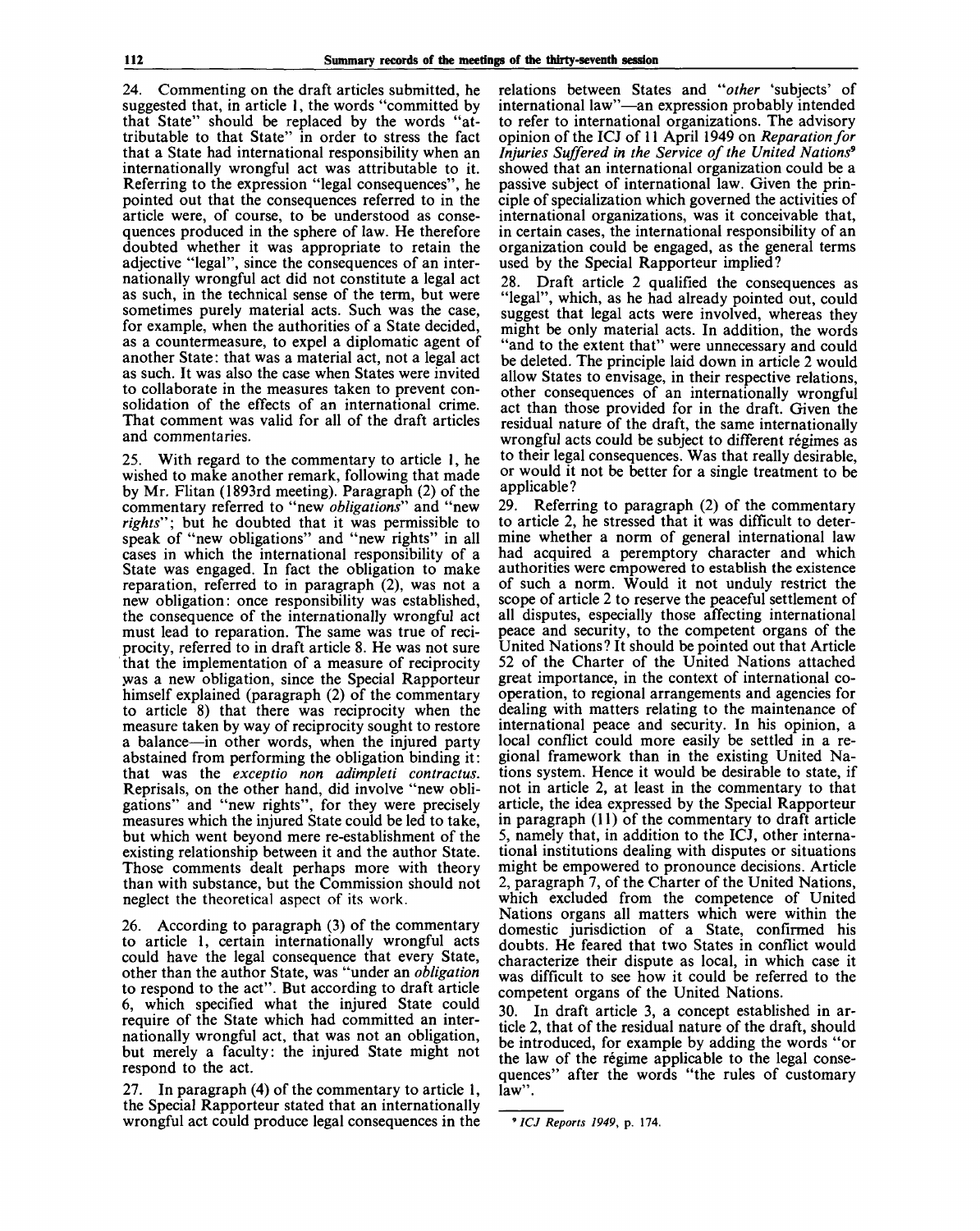31. Draft article 4 called for the same comments as article 2 regarding the exclusive competence of United Nations organs for the settlement of disputes when responsibility was engaged. It did not seem that the Special Rapporteur intended to adopt such a restrictive approach.

32. Draft article 5, which was intended to define the concept of an injured State, was the counterpart of the provisions of part 1 of the draft defining the author State. It provided a means of determining the State to which reparation was due and the State entitled to take countermeasures. Subparagraph *(a)* covered two possibilities: that of a right appertaining to a State by virtue of a customary rule of international law and that of a right arising from a treaty provision for a third State. It did not seem necessary to refer specifically to the case of a third State; it would be sufficient to refer to the right of a State in general, since a State could hold its right either from general customary law, or from general international law, that was to say treaty law. The second part of subparagraph *(a)* could therefore be redrafted to read: "by virtue of a customary rule of international law or of a treaty provision, the State whose right has been infringed;".

33. In subparagraph *(b)* of article 5, the word "imposed" could be replaced by "established", for it was rather too strong to qualify an obligation arising from a judgment. Furthermore, it might be doubted whether it was advisable to try to define an injured State by reference to a State whose right derived from a judicial decision; for the effect of any judicial decision was necessarily relative: it bound only the parties to the dispute. The Special Rapporteur seemed to have had in mind the judgments of the European Court of Justice which, of course, bound only the parties to a dispute, but which could have a mandatory effect for all the members of the European Communities in regard to the interpretation of treaty rules. In his opinion, to refer to States enjoying rights deriving from judicial decisions might make for misunderstanding concerning the essentially relative nature of such decisions.

34. In both subparagraphs *(c)* and *(d)* of article 5, the expression "obligation imposed" should be replaced by the words "obligation established", for the reason already mentioned. With regard to the "collective interests of the States parties" to a multilateral treaty, referred to in subparagraph *(d)* (iii), he doubted that the interests of a legal entity such as an international organization could always be easily distinguished from those of its member States. Taking the case of an integrated international organization such as the Economic Community of Central African States, he stressed that both the organization as such and each of its members had an interest in the rules laid down being respected by all the member States. In principle, if one of them broke a rule relating to the common customs tariff, that breach caused harm both to the other member States and to the organization as a legal entity. That being so, it did not seem appropriate to attempt to define an injured State by contrasting obligations under a bilateral treaty with the much more complex obligations deriving from a multilateral treaty. Moreover, in analysing the legal relationships between States parties to a multilateral treaty, the Special Rapporteur stated that they remained bilateral relationships as between each pair of States parties (paragraph (14) of the commentary to article 5).

35. Subparagraph *(d)* (iv) of article 5 referred to an obligation stipulated for the protection of "individual persons"—a term which could be applied to both natural and legal persons. While he saw no objection to the term being applied to natural persons in that context, subject to some reservations, he doubted whether it could be extended to legal persons. Must it be considered that the international community as a whole was injured by the violation of an obligation stipulated in a multilateral treaty for the protection of a multinational company? Would it not be advisable for the Commission to confine itself to human rights—an area which already raised many difficulties? Under the 1950 European Convention for the Protection of Human Rights and Fundamental Freedoms,<sup>10</sup> any State could request the jurisdictional organ to verify a violation of that instrument with respect to an individual. But it did not seem possible to apply the reasoning which had led to that solution, in particular for fear of abuses. Furthermore, even in the area of human rights, principles such as those of the sovereign equality of States and non-interference could raise difficulties. In his opinion, it would be going too far to maintain that any State member of the international community could claim to be an injured State as soon as there was a violation of a right intended to protect individuals. In that respect it seemed difficult to pass from the sphere of human rights to that of the international responsibility of States. As to the concept of "the international community as a whole", it was doubtful that it coincided with the United Nations and that the United Nations .really represented the melting-pot of universal conscience.

36. Because of the way it was presented, draft article 6 could give the impression that the cases referred to in paragraph 1, subparagraphs *(a)* to *(d),* were cumulative, whereas that was not the case. It might therefore be preferable to confine the article to the essential cases. The case referred to in paragraph 1 *(b),* in which the State that had committed the internationally wrongful act was required to "apply such remedies as are provided for in its internal law' could be deleted; that wording suggested legal remedies, whereas it referred to all measures calculated to put a stop to the internationally wrongful act. The case referred to in paragraph 1 *(d),* in which appropriate guarantees were required against repetition of the act, could also be deleted, in view of the difficulties of application which were sure to arise. Besides the question of the form in which those guarantees were to be given, there was the problem of their effectiveness.

37. Paragraph 2 of article 6 should not go into too much detail, in order not to limit States' freedom of action. That provision, which concerned the payment of a sum of money corresponding to the cost of re-establishing the situation as it had existed before

<sup>10</sup> United Nations, *Treaty Series,* vol. 213, p. 221.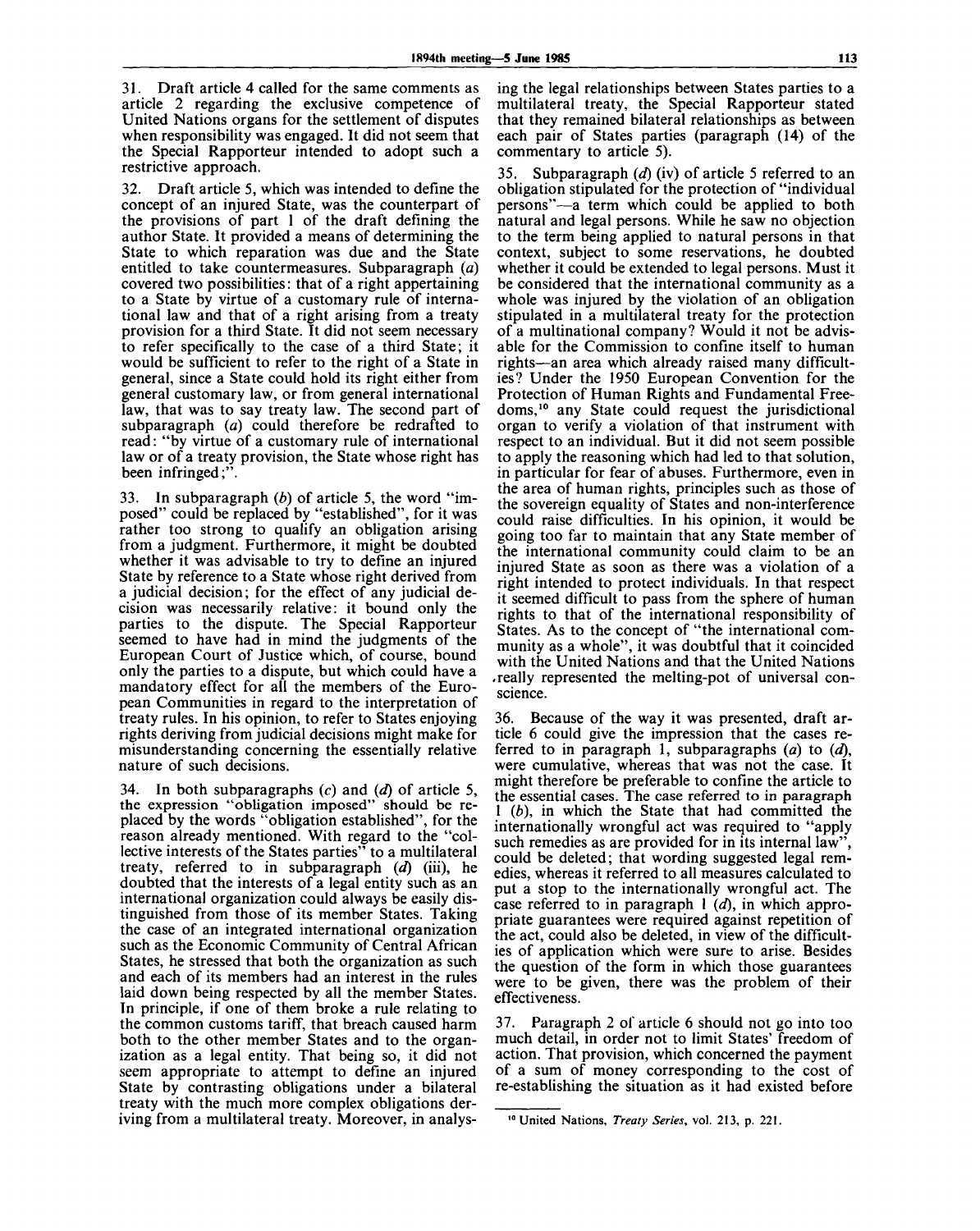the breach, seemed to exclude reparation in kind. But such reparation was not inconceivable. A case in point would be the rebuilding by a receiving State of an embassy plundered in riots which had engaged its international responsibility. Moreover, paragraph 2, by its use of the word "corresponding", established a strict equivalence between the damage suffered and the sum of money paid, which amounted to ignoring some modes of reparation recognized in international law, such as apology or symbolic reparation. It would therefore be preferable to lay down the principle of reparation, which was essential, without going into detail.

38. Like other members of the Commission, he thought that draft article 7 could be deleted, since its underlying principle was already expressed in article 6. Perhaps article 7 merely reflected some nostalgia for the capitulations regime. In fact those were private-law relationships, and, in case of difficulties, there were appropriate mechanisms by which the author State could repair the injury without the problem being moved into the area of international responsibility.

39. Article 8 certainly belonged in the draft articles, but it would be advisable to avoid the interpretation problems that might be raised by the use of the term "reciprocity", the meaning of which had gradually been more precisely defined for the Commission by the Special Rapporteur, but was not yet established in doctrine. It would therefore be better to delete the words "by way of reciprocity", which would not change the substance of article 8 in any way. Article 8 also raised the question whether a State could take measures of reciprocity and measures of reprisal simultaneously, or whether it could resort to reprisals only after having awaited the result of a prior measure of reciprocity for a period which remained to be determined. But when what was judged to be a higher interest of a State was involved, it acted without waiting, for then it was the result that counted.

40. Draft article 9 presented hardly any difficulties, but in the commentary the Special Rapporteur should distinguish the concepts of reprisals and countermeasures very clearly from that of reciprocity, which was at the level of *exceptio non adimpleti contractus.* Furthermore, with regard to paragraph 2, several members of the Commission had stressed that it would not be easy in practice to determine whether the exercise of the right of reprisal was not "manifestly disproportional<sup>7</sup> in its effects to the seriousness of the internationally wrongful act. The concept of proportionality had a quantitative and a qualitative aspect, and an outside authority capable of determining whether or not there was proportionality would have to intervene in each particular case.

41. Draft article 10 was similar to Article 33 of the Charter of the United Nations, which imposed on States the obligation to settle their disputes by peaceful means—a provision which remained a dead letter in many cases. The Special Rapporteur was, in a way, inviting States to show such wisdom, but it was doubtful whether they were wise enough to begin by exhausting procedures for peaceful settlement before resorting to countermeasures. Moreover, the implementation of paragraph 1 of article 10 could be

particularly difficult when the application of a peaceful means of settlement required the co-operation of the States concerned, since any kind of co-operation between the States parties to a dispute was necessarily difficult.

42. According to paragraph 2 *(a)* of article 10, the injured State could take interim measures of protection, the admissibility of which would then be decided on by a competent international court or tribunal. He thought it would be more logical either to authorize the injured State to take such measures, which in any case served to prevent aggravation of the injury, or to make the taking of such measures subject to prior judicial determination, which would be a more realistic solution than that provided by article 10. After a reading of paragraph 2 *(b)* of article 10, which assumed that measures of protection had been judicially authorized, it might be asked, in the light of subparagraph *(a),* whether there were, on the one hand, measures of protection that could be taken without any judicial authorization and, on the other, measures of protection requiring such authorization in advance.

43. In its French version at least, the introductory sentence of draft article 11, paragraph 1, could be improved, in particular so as to avoid giving the impression that it set out two cumulative conditions. For the rest, in view of the symmetry between articles 10 and 11, he would refer the Commission to the comments he had made about the collective interests of States parties to a multilateral treaty and of individuals.

44. In draft article 12, subparagraph *(a)* should be retained because it recalled the protection to be given to a certain class of persons, but that protection could be extended to other persons, in particular those referred to in the 1969 Convention on Special Missions and the 1975 Vienna Convention on the Representation of States. Subparagraph *(b)* raised difficulties by its use of the expression "peremptory norm of general international law".

45. To determine whether a violation was "manifest", within the meaning of draft article 13, a competent body would have to intervene. But it was doubtful that, even in the system to be proposed by the Special Rapporteur, a judicial body would always be able to make such a determination. He therefore proposed that the word "manifest" should be deleted, which could be done without harming the substance of the text. He also suggested that, for the sake of precision, the words "the commission of fine" should be inserted before the words "a violation".

46. Draft article 14, which was on the borderline between two topics, raised the question whether the Commission should elaborate the consequences of international crimes in the draft articles under consideration, which seemed desirable, or merely refer to the consequences to be enumerated in the draft Code of Offences against the Peace and Security of Mankind. In any case, the two sets of draft articles would have to be harmonized.

47. In the French text of article 14, paragraph 1, the words "ressortant des règles applicables" should be replaced by the words "ressortissant aux règles appli